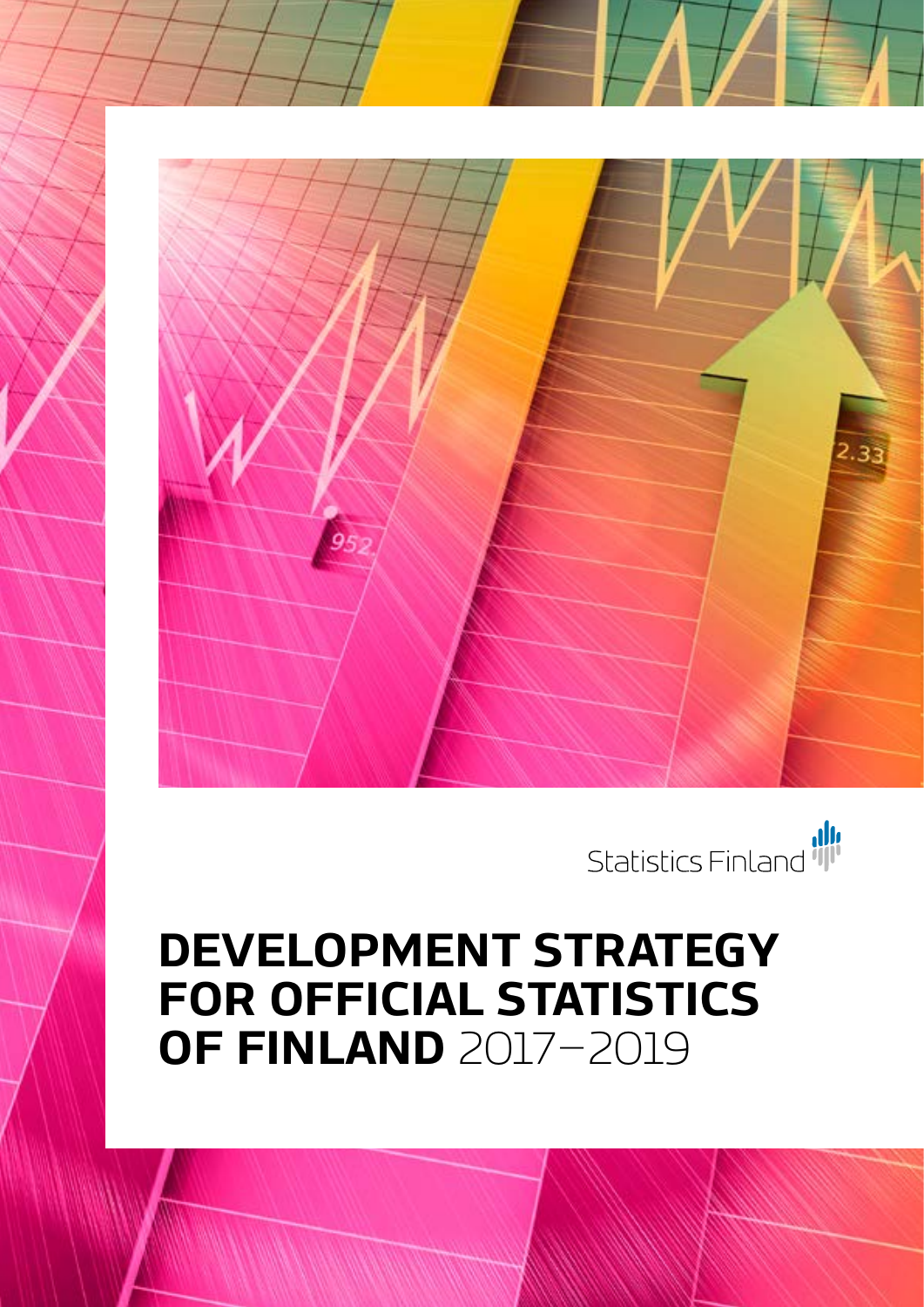# Table of contents

| 2.                                                                            |  |  |  |
|-------------------------------------------------------------------------------|--|--|--|
| 3.<br>3.1                                                                     |  |  |  |
| Appendix 1. The basic principles of official statistics of the United Nations |  |  |  |
|                                                                               |  |  |  |
|                                                                               |  |  |  |
|                                                                               |  |  |  |
|                                                                               |  |  |  |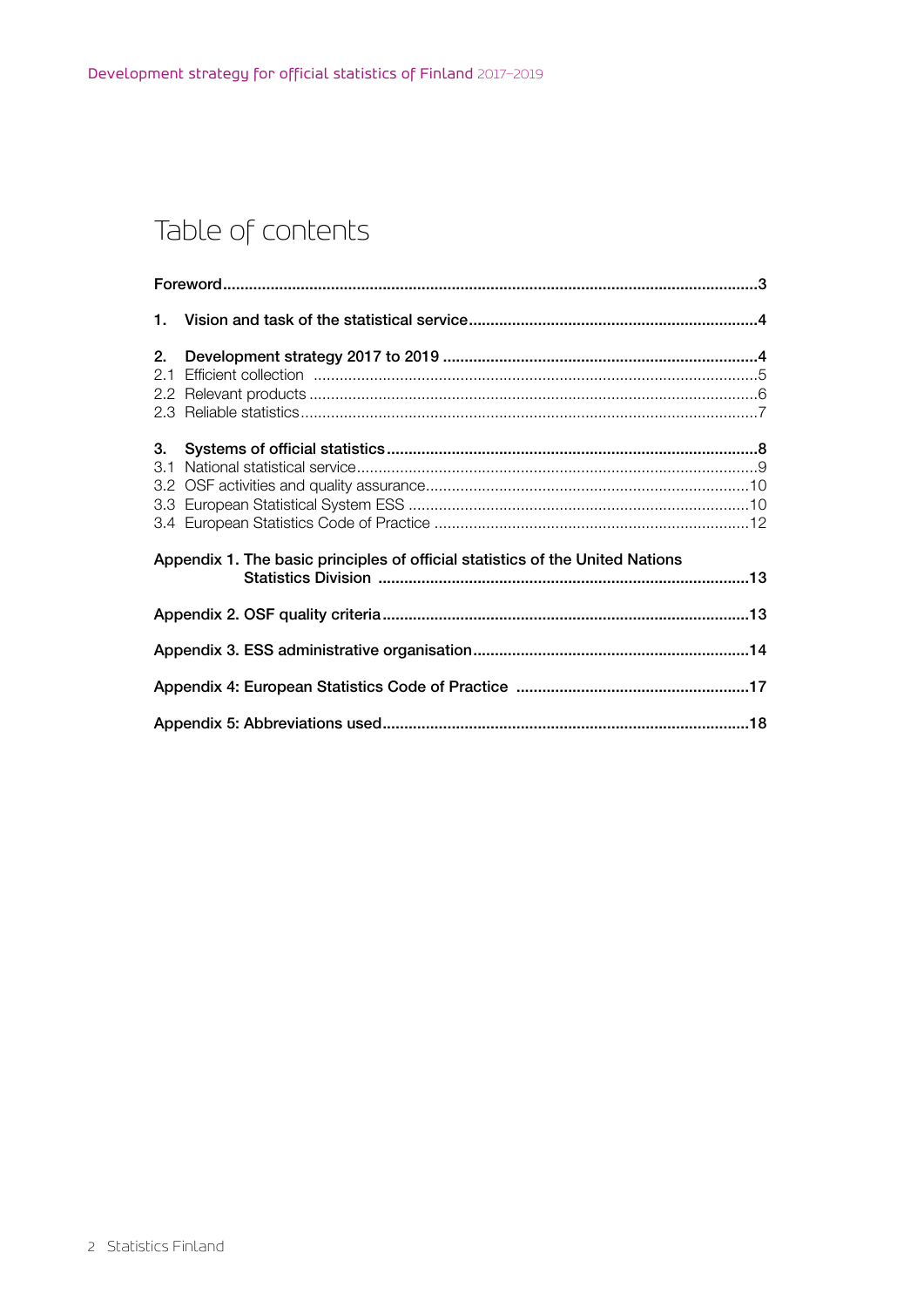### <span id="page-2-0"></span>Foreword

The vision of Eurostat, the Statistical Office of the European Union for the production of European statistics, (ESS vision 2020) emphasises customer needs, the quality of statistics, utilisation of new data sources and improving the efficiency, dissemination and communication of statistical production. The aim of the European statistical system (ESS) is to produce relevant and reliable data fit for the future. Innovative solutions are sought, for example, by developing the use of big data.

Nationally, an important strategic programme is Prime Minister Sipilä's national government programme that challenges public agencies on many fronts. In accordance with the programme, public services should be made user-oriented and primarily digital and data are asked only once. New business ideas are created with open data and better utilisation of existing data sources. Innovativeness and service orientation are also new requirements for civil servants.

Mega trends arising from the operating environment concern technological development and its effect on modes of operation and production processes, the increasing importance of describing global phenomena (e.g. migration, immigration, global trade, climate change) and the use of natural resources when promoting economic growth.

National statistics compiled by public agencies commit to the objectives of the above-mentioned programmes and the challenges posed by development trends are met with joint development strategy. The development strategy cover the activities for the years 2017 to 2019.

The development strategy have been compiled in cooperation with the producers of official statistics that form the national statistical system and who are also responsible for implementing the objectives. The task of the official statistical service is to produce and publish high-quality, independent and impartial statistical data from Finland that the society needs.

*Marjo Bruun Statistics Finland's Director General*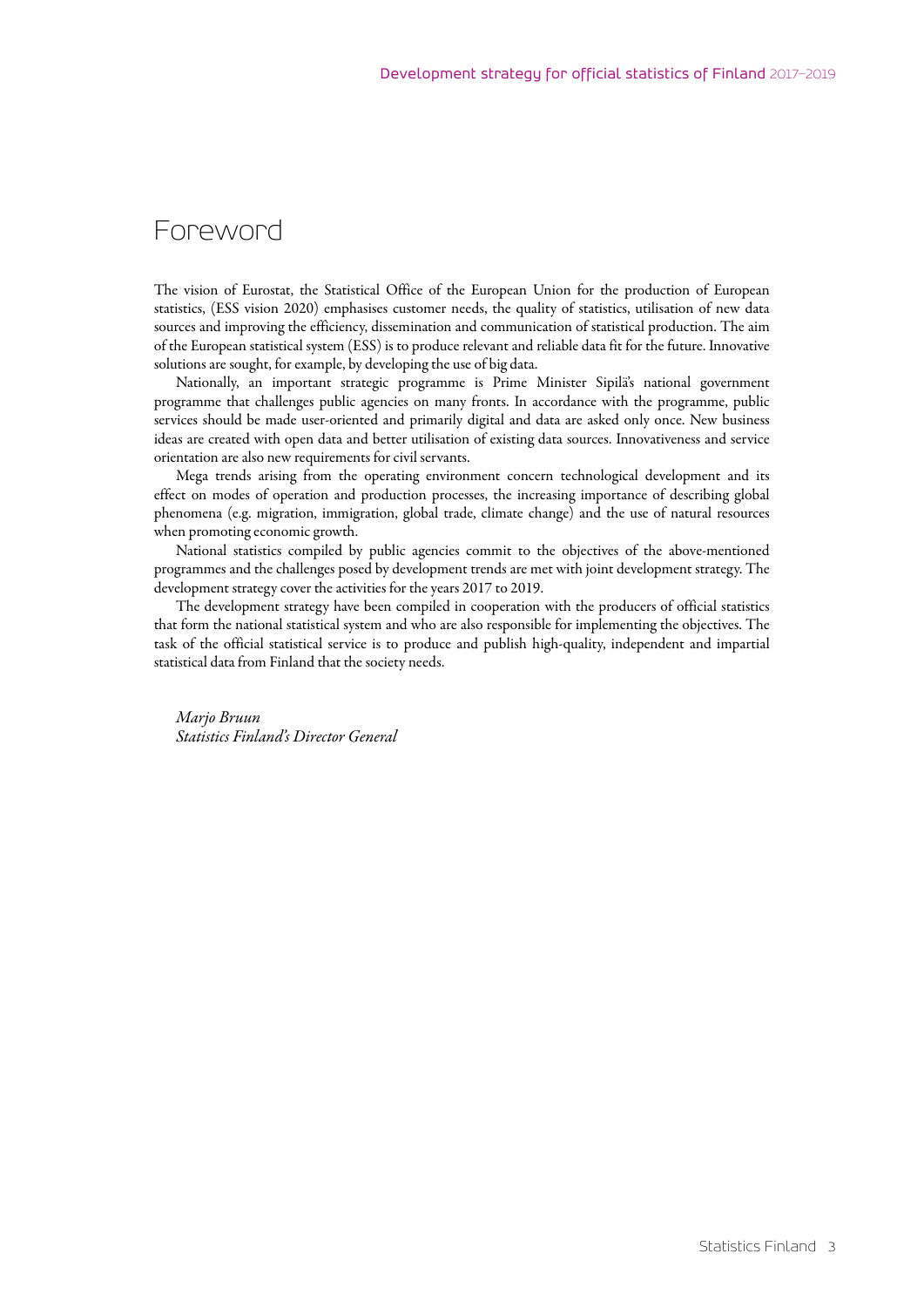# <span id="page-3-0"></span>1. Vision and task of the statistical service



### Vision

Official statistics production offers good customer service, produces high-quality and comprehensive statistics and operates objectively, independently and impartially.

### Task

Producers of statistics produce official statistics following consistently the legislation on statistics and data protection, the general ethical principles of official statistics and the European Statistics Code of Practice (CoP), as well as the quality criteria of the Official Statistics of Finland (OSF) that are based on these. The legal protection of the data supplier is respected and a high level of data protection and security is maintained in all activities. The data providers' response burden is minimised and overlapping data collection is not present in the activities

## 2. Development strategy 2017 to 2019

The producers of official statistics have together defined the strategic points and development strategy for statistical production, the implementation of which promote customer-friendly, high-quality and efficient production of official statistics. The producers of statistics commit to the implementation of the development strategy in accordance with the strategy of their own agency. Statistics Finland, as the general statistical authority and the party that coordinate unification, monitors and reports on the implementation of the strategy on its web pages.

The strategic points of emphasis to which the producers of statistics commit are:

- Efficient collection
- Relevant products
- Reliable statistics

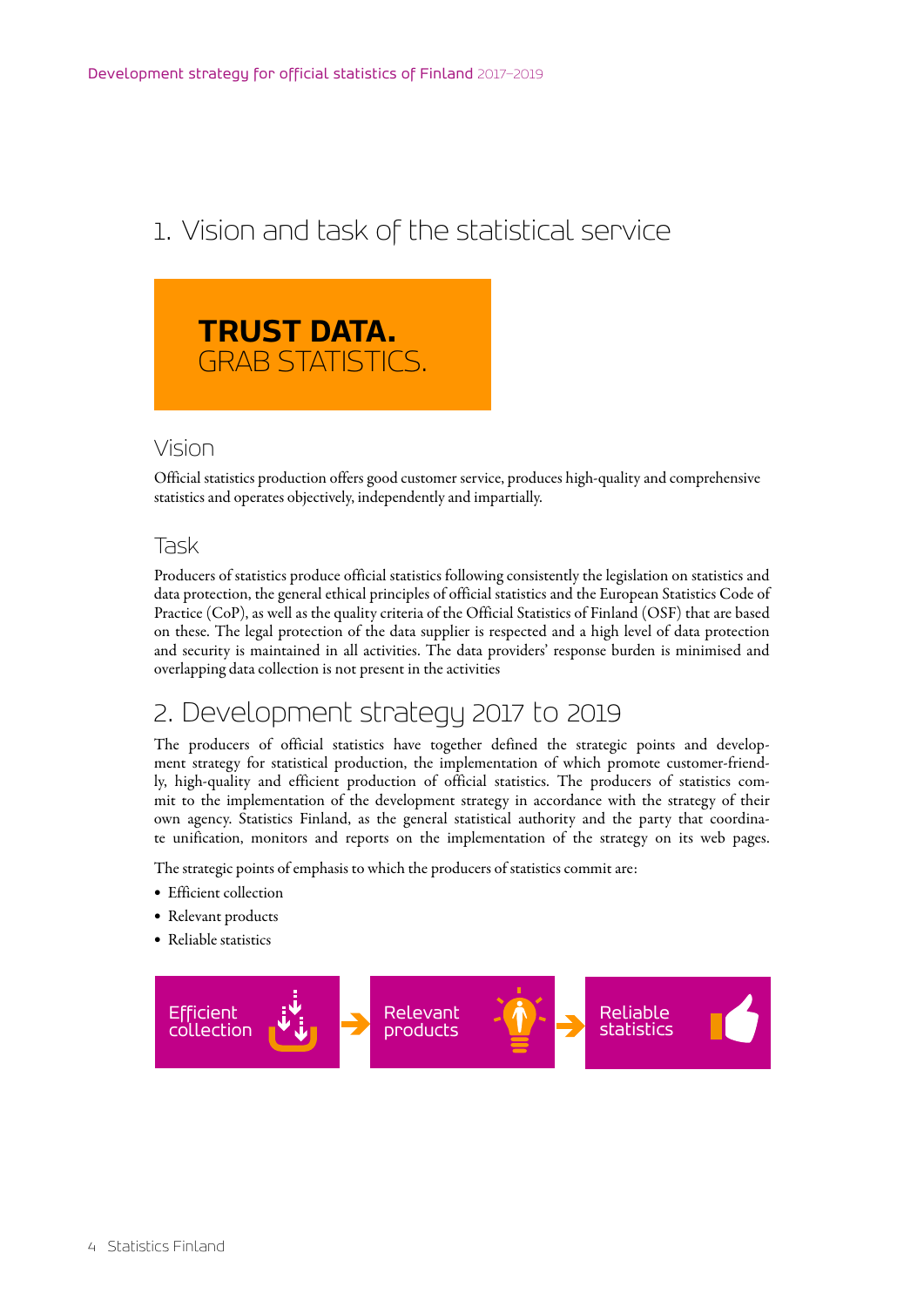#### <span id="page-4-0"></span>**2.1 Efficient collection**



In Finland, a considerable amount of statistical data are collected from administrative registers and other existing data sources. Direct data collections are only used when other data are not available. The efficiency of data collections has been developed for years but new opportunities have arisen as the operating environment has changed and technology has developed. In 2017 to 2019, the aim is to develop the utilisation of big data, continue the digitalisation of data collections and the statistical production process, focus on motivating data providers and increase data cooperation between authorities. The common solutions and recommendations of public administration (e.g. the National Architecture for Digital Services, KAPA and the Common Data Management, YTI) are utilised when increasing the efficiency of data collections.

Utilisation of big data: The aim is to utilise private sector big data as basic data for statistics, which enables improving the quality of statistics, reducing direct data collections and/or developing new statistical products. In utilising big data, the aim is to focus on developing statistical methods in cooperation with enterprises and actors that develop methods. The availability of data is influenced with communication, emphasising the significance of data and data protection in statistics production, and by agreeing on data use with the owners of the data.

Digitalisation of data collections and production as well as motivating data providers: Continue focusing on digitalising data collections and statistical production by developing collection and production systems and by taking new solutions into use. In addition, responding to data collections is made easier by developing online surveys, usability testing of online questionnaires in OSF statistics and by improving the clarity of questionnaires. Communicate to data providers the importance of official statistics and data collections in society and otherwise encourage data providers to respond.

Data cooperation and exchange of data: Promote data cooperation and exchange of data between OSF and ESS producers so that once collected data can be re-utilised and thus reduce the response burden for society. Modes of data cooperation is recorded in cooperation agreements.

The implementation of the objectives is promoted through the following activities:

- Recognise most important big data and focus on testing the data, develop methods and implementation.
- Usability testing of online questionnaires in data collections of OSF statistics and clarifying methods, questions and data.
- Develop data provider feedback to maintain the willingness to respond.
- Promote the utilisation of advanced statistical methods in the production process of official statistics.
- Develop the description of statistical metadata in cooperation to increase further utilisation of data.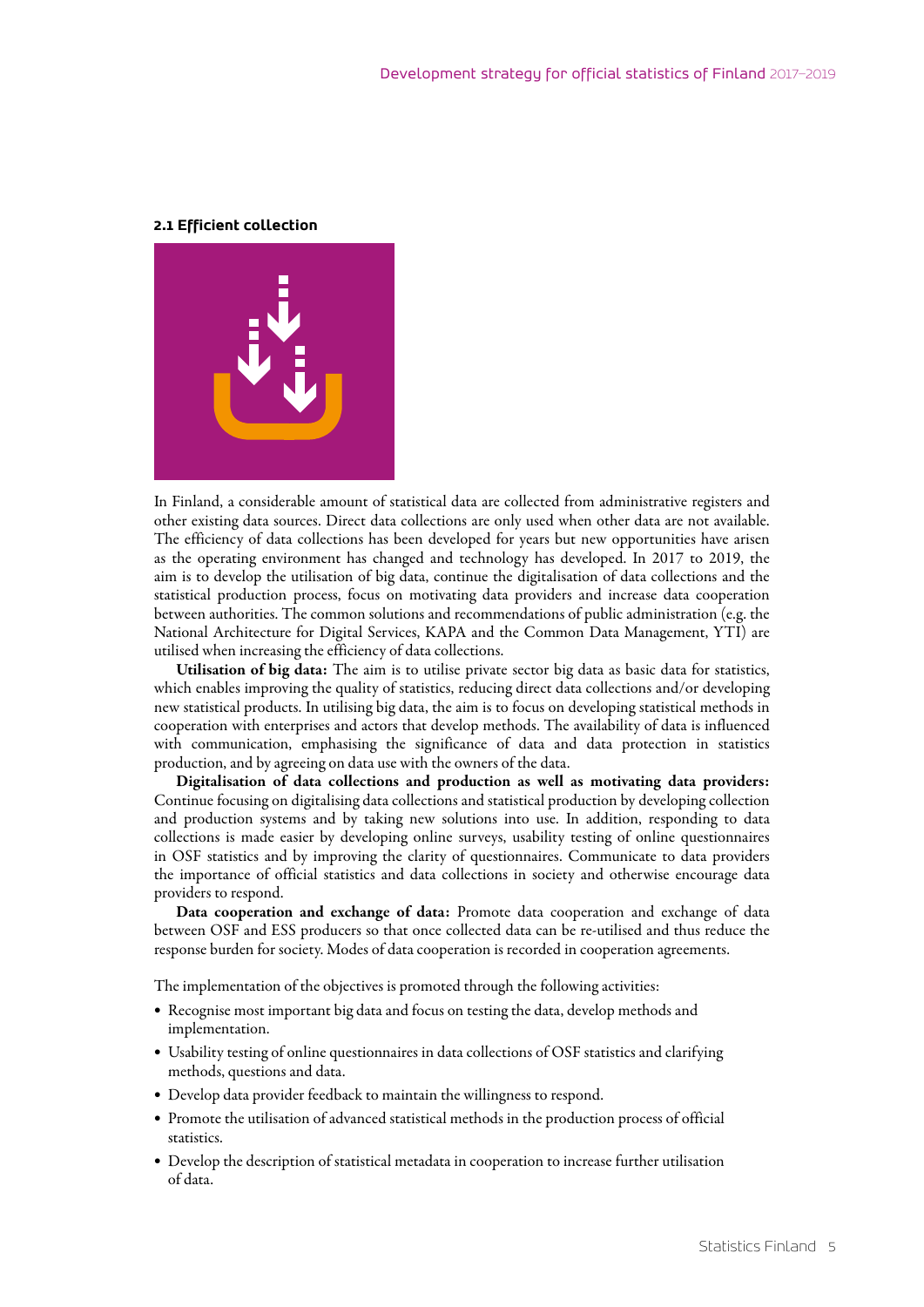#### <span id="page-5-0"></span>**2.2 Relevant products**



Production of official statistics serves society and various data users extensively. The customer approach is becoming increasingly emphasised in all activities. Production of official statistics also commits to a customer approach in their activities by developing their products and distribution channels in cooperation with customers and other stakeholders. Promote further use and combinability of data with more detailed description of data, standardisation of metadata and implementation of the recommendations of public administration standards. The needs of the National Architecture for Digital Services (Suomi.fi) are considered in development work.

Considering the customer approach in service production: Develop user orientation of statistical data in cooperation with stakeholder groups.

Modern distribution channels and combinability of data: Develop the dissemination of data and enable the combinability of data in joint use services.

The implementation of the objectives is promoted through the following activities:

- • Increase the dissemination of statistical data in accordance with the principles of open data.
- • Ensure the combinability of data when developing services by utilising common identification codes, standardised classifications and metadata.
- • Increase visualisation of statistical data and easy of use of data.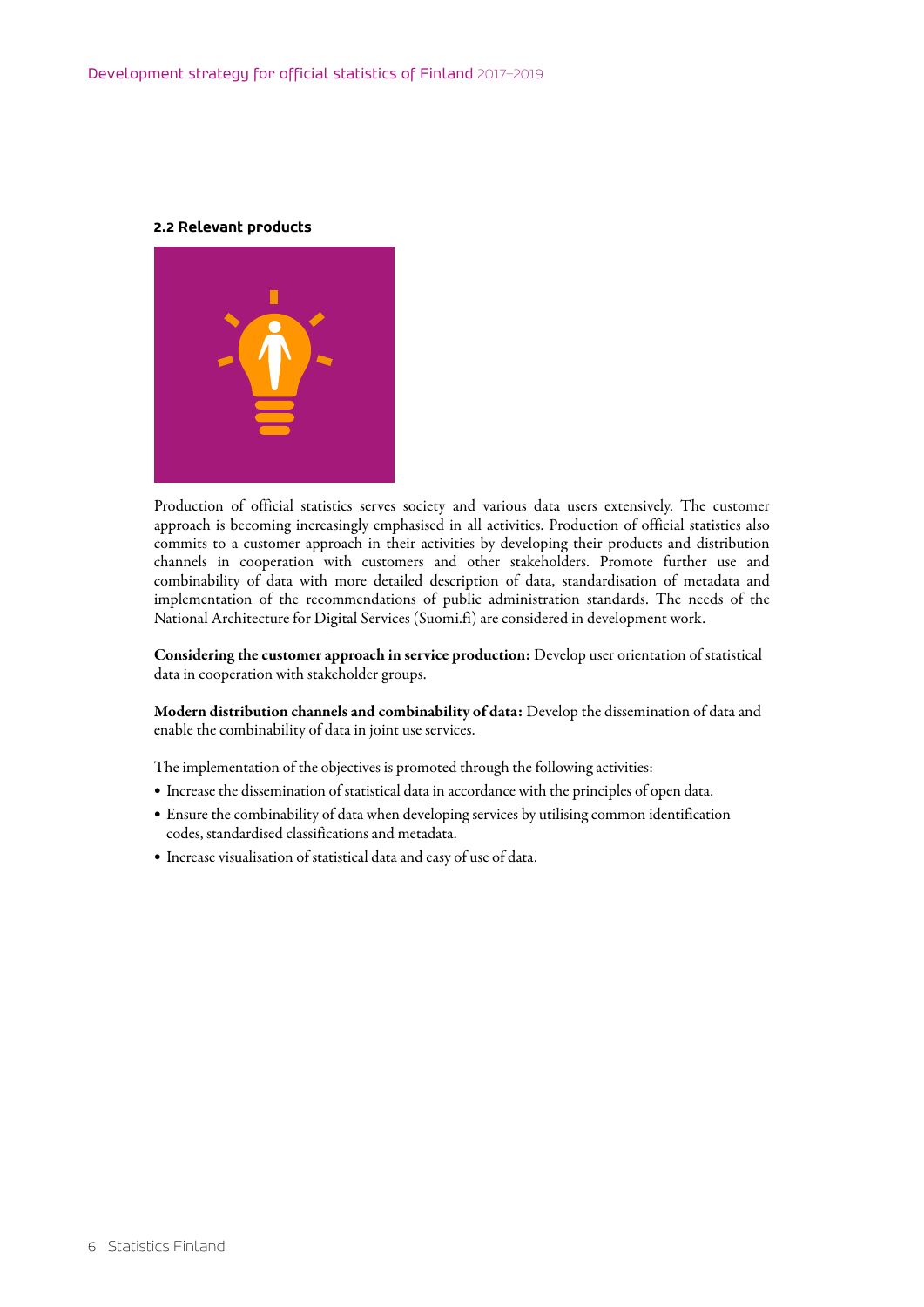#### <span id="page-6-0"></span>**2.3 Reliable statistics**



The production of official statistics is based on international and national quality criteria and ensuring quality in every production phase of the statistical process. Production of high quality statistics also requires skilled and professional personnel. The use of statistics and other data in society is increasing and it is increasingly important to maintain and increase the understanding of the importance of data, methods and quality in producing statistics. The following objectives ensure the production and use of reliable statistics.

Commitment to quality: Commit to the implementation of the renewed OSF quality management system and implement the OSF quality criteria and recommendations exhaustively.

Improving the correct use of statistics in society: Communicate the importance of statistical skills in society and support the maintenance and development of citizens knowledge.

Sharing of competence between producers of statistics: Share competence concerning new data collection and data processing methods (mixed-mode, web-scraping, automation) between producers of statistics.

The implementation of the objectives is realised through the following activities:

- Renew the quality descriptions and quality reports of OSF and ESS statistics.
- Perform regular quality assessments of ESS statistics and statistical production.
- Market the OSF portal as a source of high-quality statistical data.
- • Maintain and develop the eCourse in Statistics and communicate about it actively to citizens.
- • Promote the development of statistical professionalism through the Training Programme in statistical skills (TIKO) and with seminars for OSF and ESS producers, as well as joint development projects.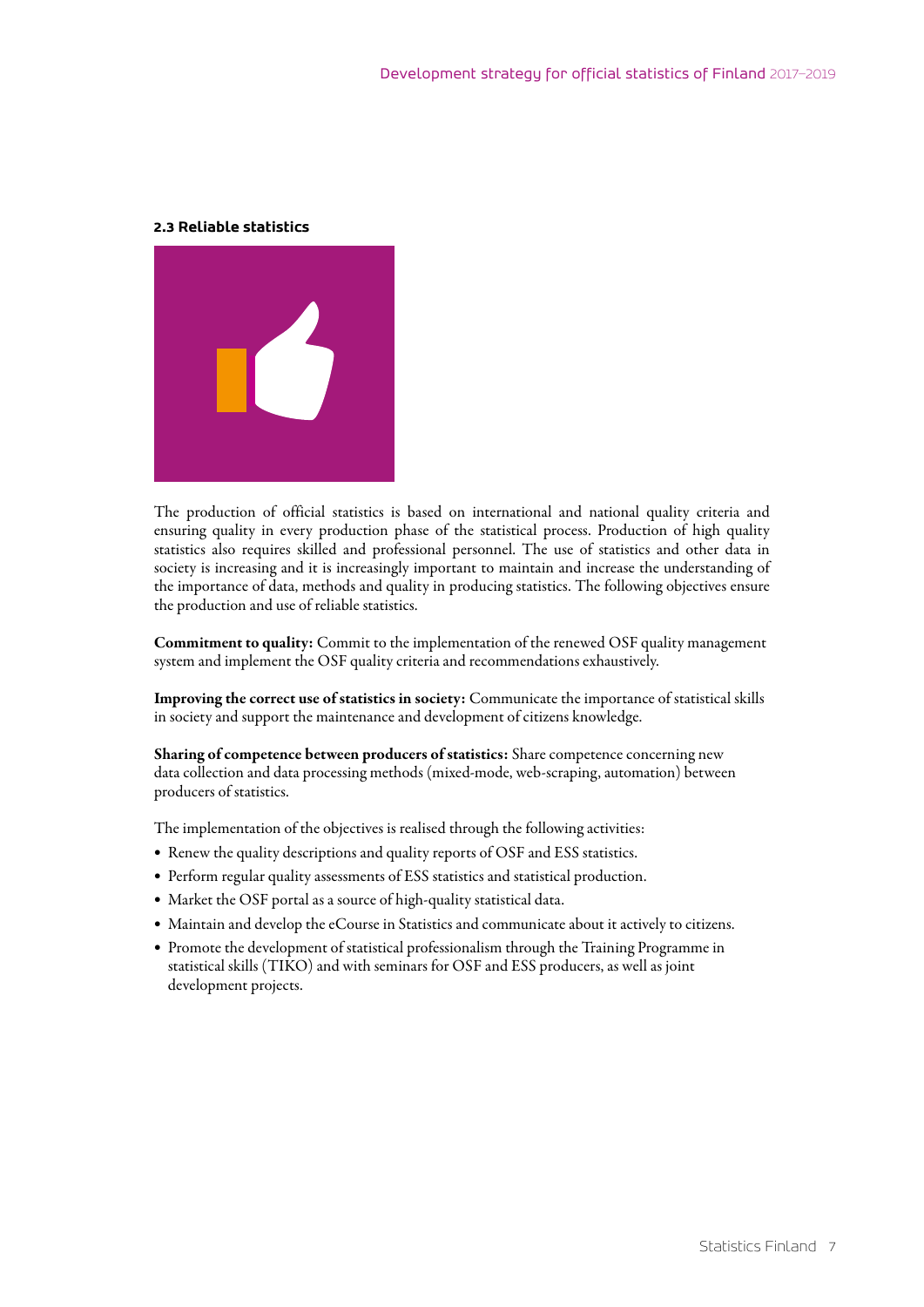### <span id="page-7-0"></span>3. Systems of official statistics

The development strategy for the production of official statistics defines the objectives of which promote the development of high-quality official statistics (Official Statistics of Finland, OSF and European Statistical System statistics, ESS) that serve users in Finland. Authorities belonging to the national statistical system produce statistics for national, European Union and other international needs.

Produced data are part of the statistical system of Official Statistics of Finland (OSF) and part of the statistics belong to the European Statistical System (ESS). National statistics production is governed by the Statistics Act (280/2004) and European statistics production is governed by Regulation (EC) No 223/2009 of the European Parliament and of the Council on European statistics. In addition, statistical data requirements defined by international organisations (OECD, UN, IMF, etc.) are produced for these organisations based on international agreements.

The principle of official statistics is to act as a public commodity that is distributed for free, equally and simultaneously to all users. The statistics must give an exhaustive picture of the social phenomenon it has been established to describe. Official statistics must fulfil the national and international quality criteria set for them and their release schedule is communicated to users well in advance.

Section 3.1 describes the national statistical system and Section 3.2 describes the OSF statistical system that is an integral part of the national system, as well as its quality control mechanism. Section 3.3 describes the European Statistical System (ESS) and Section 3.4 the related quality control of the statistics.

#### Other producers of official statistics (2 institutes, ~40 statistics) **NATIONAL** STATISTICAL SERVICE Other statistics **OSF-statistics** Dther statistics **Statistical** production of central covernment (12 institutes and ~270 statistics) ESS-statistics OSF-statistics EU 223/2009, CoP, Statistics Act istics Act OSF quality recommendations Statistics act, no quality criteria OSF quality OSF quality<br>recommendations No quality criteria

#### **Figure 1: National statistical service**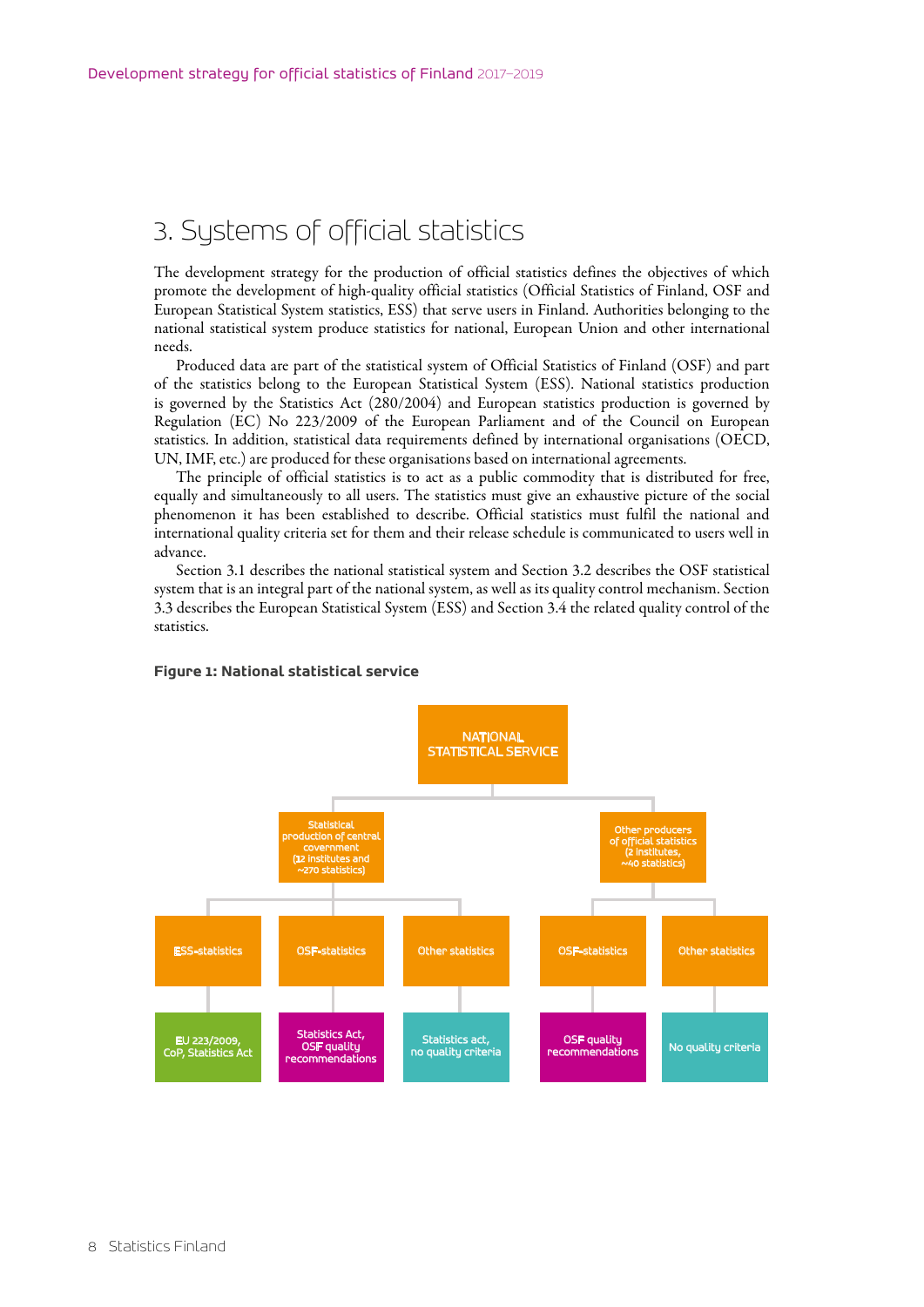#### <span id="page-8-0"></span>**3.1 National statistical service**

The national statistical service is a network of authorities in the field of statistics that produces Official Statistics of Finland (OSF), statistics for the European Statistical System (ESS) and other statistics. The national statistical service covers central government's official statistics and other official statistics (Figure 1).

The central government statistical production is conducted by 12 government agencies and institutions of which four act as statistical authorities and the remaining eight as authorities producing other statistics.

The Statistics Act (280/2004) defines Statistics Finland, Finnish Customs, the Natural Resources Institute Finland and the National Institute for Health and Welfare as the statistical authorities. The statutory task of the statistical authorities is to compile statistics and they are by virtue of law entitled to collect data for the purpose of compiling official statistic based on the data supply obligation. Statistical authorities produce Official Statistics of Finland (OSF), statistics for the European Statistical System (ESS) and other statistics. Statistics Finland is the only authority with the main task to produce statistics. Statistics Finland acts as the national statistical institute (NSI) and represents Finland in the EU and other international statistical cooperation.

In addition to the statistical authorities, other government authorities producing official statistics include the Finnish Meteorological Institute, the Finnish Transport Agency, the Finnish Transport Safety Agency, National Land Survey of Finland, the Finnish Immigration Service, the Finnish Environment Institute, the Ministry of Economic Affairs and Employment and the Finnish Institute of Occupational Health. These authorities compile statistics from their own field of activity from data at their disposal that have been collected for other purposes. They also can compile statistics using data collected on voluntary basis. In terms of compilation of statistics, the Statistics Act is applied to these authorities. The Finnish Institute of Occupational Health and the Finnish Immigration Service produce ESS statistics from their own field. The other above-mentioned authorities produce OSF statistics and some also produce ESS statistics.

In addition, the Finnish Centre for Pensions and the Social Insurance Institution of Finland act as producers of official statistics outside the budget economy of the state. The act on the Finnish Centre for Pensions (397/2006) and the act on the Social Insurance Institution of Finland (731/2001) require that these institutions produce statistics from their own field. Both institutions produce OSF statistics and other statistics from data they have collected for other administrative purposes.



#### **Figure 2: Producers of OSF and ESS statistics**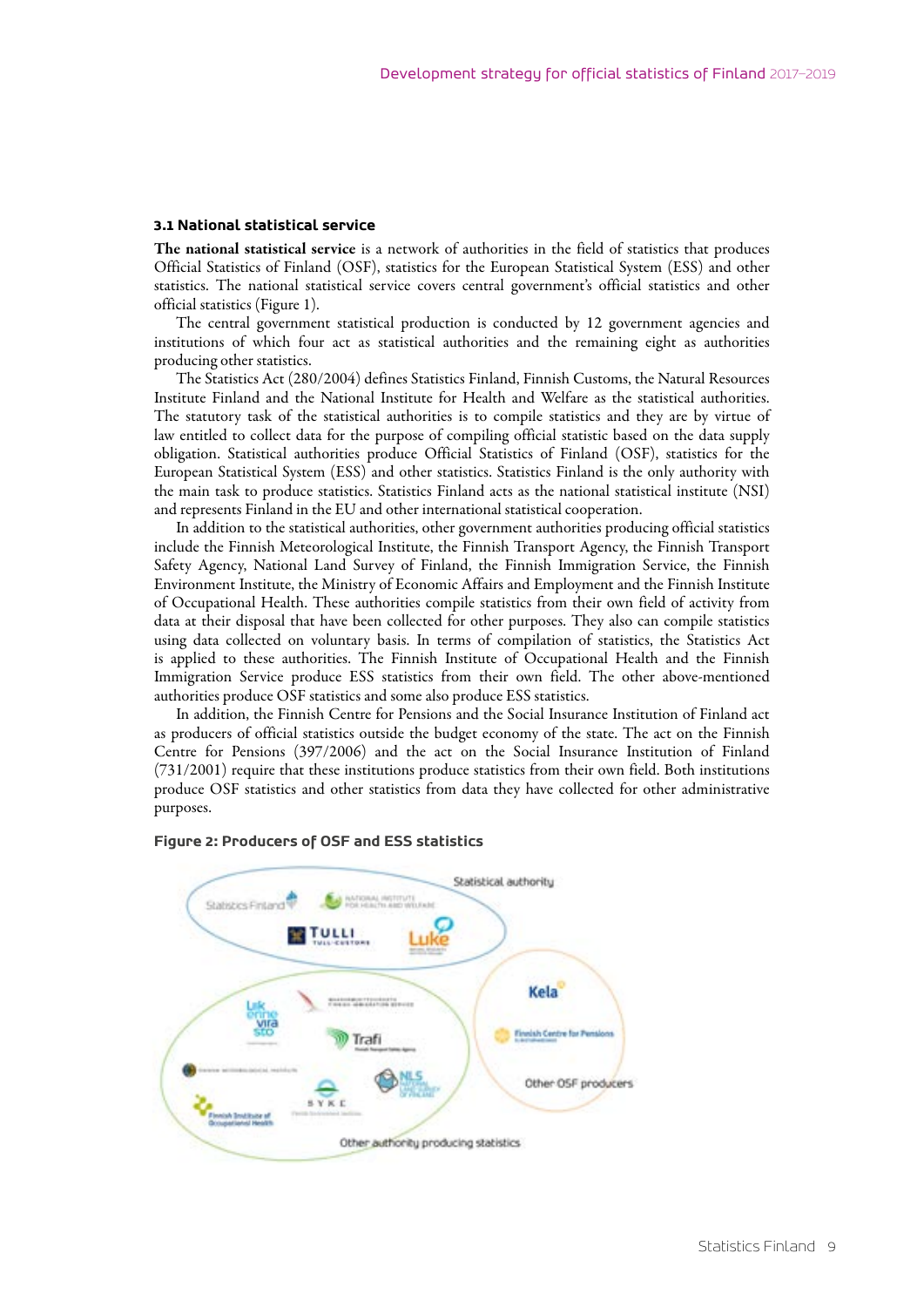<span id="page-9-0"></span>The Statistics Act requires that when collecting data for the production of statistics, data that have been accumulated when handling the tasks of general government are primarily to be used. Data providers are only asked for data that are essential for statistics compilation and identification data can only be collected and saved when it is necessary for the combination of data or when it is otherwise necessary. When data collected for statistical purposes are being processed it is ensured that no person's protection of private life or personal data, or business or professional secret is endangered. Data collected for statistical purposes may not be released for use in an investigation, surveillance, legal proceedings, administrative decision-making or other similar handling of a matter concerning an individual, enterprise, corporation or foundation. Confidential data can, however, be released for the purposes of scientific research and statistical surveys.

The EU Regulation on European Statistics (223/2009) defines the production of European statistics. The content of the regulation is discussed in more detail in Section 3.2.

The statutory task of Statistics Finland is to ensure the development of the national statistical service in cooperation with other government officials. In addition, the EU Regulation on European Statistics (223/2009) defines that Statistics Finland's task as the NSI is to coordinate the development, production and dissemination of ESS statistics in Finland.

#### **3.2 OSF activities and quality assurance**

The statistical system of the Official Statistics of Finland includes around 200 statistics on various areas of society. The number of statistics produced annually varies somewhat as some OSF statistics are only produced at set intervals.

The Advisory Board of Official Statistics of Finland that was founded in 2002 is a key cooperation forum that handles the development needs of OSF statistics. All the above-mentioned (Section 3.1) producers of statistics belong to the Advisory Board.

The task of the Advisory Board is to promote the visibility and knowledge of official statistics and to develop the production of uniform, high-quality and reliable official statistics corresponding to customer needs. In addition, the Advisory Board promotes the coordination and cooperation of the national statistical service in line with the objectives of the European Statistical System. At the meetings of the Advisory Board, current national and international development projects are presented, development strategy for the official statistical service and other recommendations and instructions are prepared in cooperation, and seminars and meetings with foreign statistical institutes (especially those of the Nordic countries) and international organisations are presented.

In order to improve the coordination and development work on statistics, development and cooperation working groups have been founded for example in the following areas:

- • Statistical working group in the field of social affairs and health,
- • Statistical working group of the Ministry of Agriculture and Forestry's area of responsibility,
- • Statistical working group of legal and criminal matters,
- Expert group on equality statistics,
- • Statistical working group of traffic accidents,
- • Expert group on labour market statistics,
- • Working group of statistics on the population with foreign background,
- • Strategic group of statistics on foreign trade.

On its web pages, Statistics Finland annually reports on the development of the national statistical service, the costs of the national statistical service and the work of the Advisory Board of Official Statistics of Finland.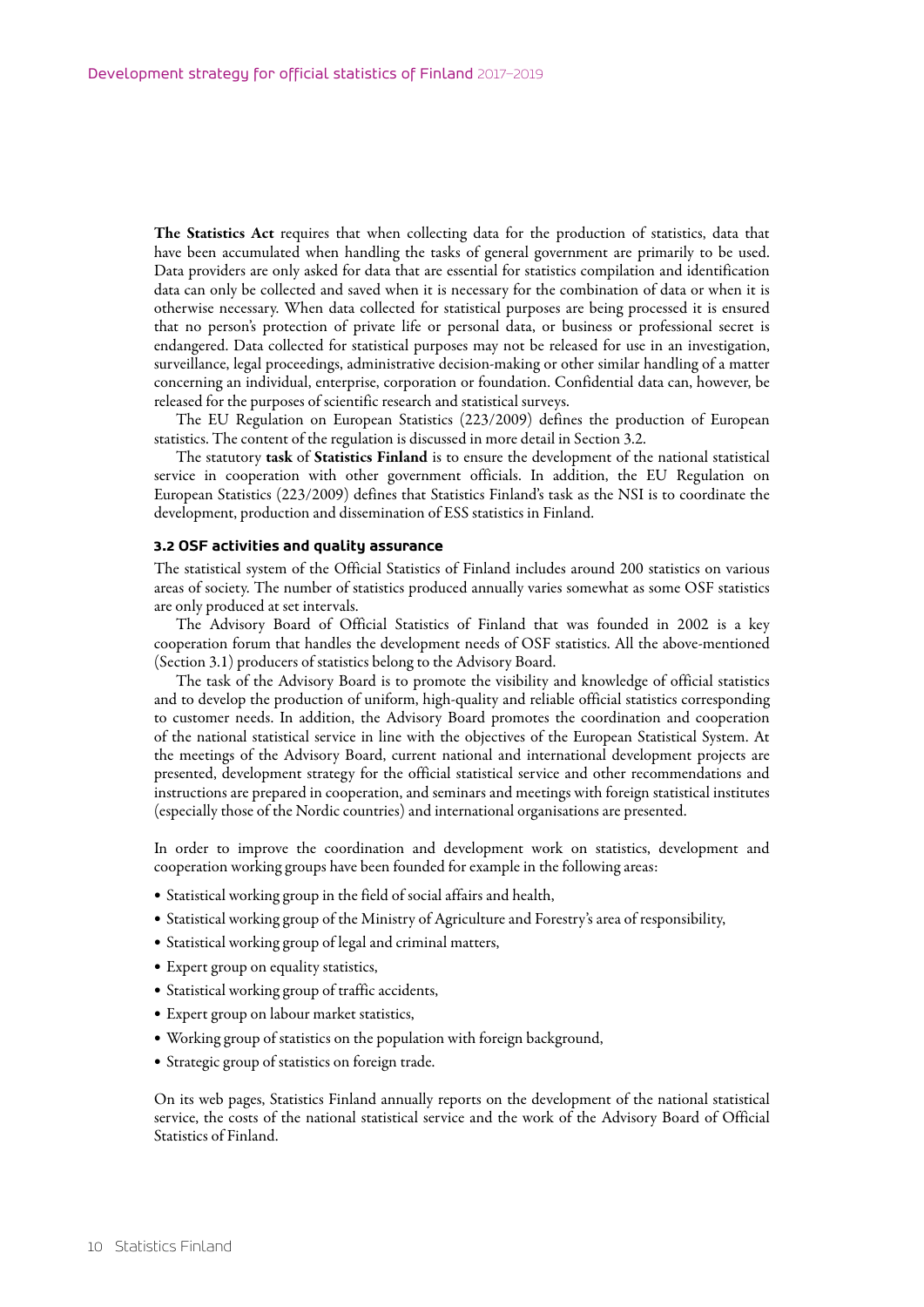The Advisory Board of Official Statistics of Finland has compiled quality recommendations for official statistics (Appendix 2), which have been harmonised with the Code of Practice for statistics issued by the European Commission (Appendix 4). The aim of the recommendations is to develop and maintain the usability of OSF statistics for society's data needs as producers of OSF commit to ensure the quality of statistics, unbroken time series and transparent methods in accordance with the OSF quality recommendations.

#### **3.3 European Statistical System ESS**

A key European statistical cooperation partner is Eurostat, the Statistical Office of the European Communities, which is one of the DGs of the Commission. The European Statistical System (ESS) has been organised to develop, produce and distribute European statistics and to assist the Commission. The ESS (Figure 3) consists of Eurostat, National Statistical Institutes (NSI) of each member states, and Other National Authorities (ONA) that produce, distribute and develop European statistics. Statistics Finland acts as the national statistical institute in Finland. The administrative organisation of the ESS is described in more detail in Appendix 3.



**Figure 3: National Statistical System as part of the ESS system**

*Lähde: The ESS Report 2014.* 

The main task of the European Statistical System (ESS) is to serve the European Union in its decision-making and administration. The objectives of EU's joint EU2020 strategy are reflected in the vision concerning the statistical system (ESS Vision 2020) and through that also the national statistical service and the development strategy within it. In addition to the vision, a key document that steers the activities of the ESS system is the European statistical programme 2013 to 2017 (Regulation (EC) No 99/2013 of the European Parliament and of the Council) that has been extended to the period 2018 to 2020.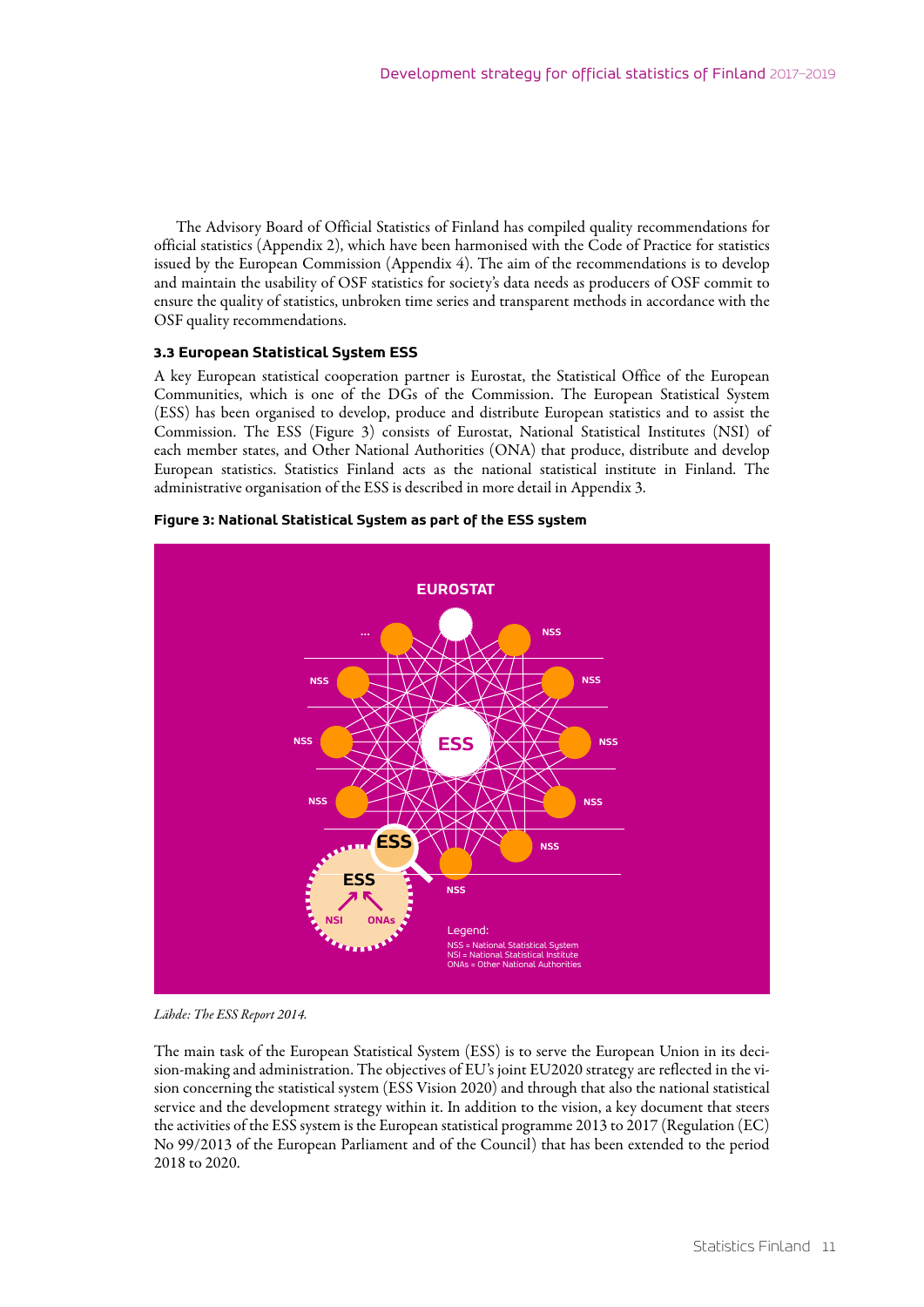<span id="page-11-0"></span>In the ESS vision, satisfaction of customer needs, ensuring quality, utilisation of new data sources, promoting the efficiency of statistical production and improving dissemination and communication have been recognised as development objects. The long-term programme and the complementing annual programmes, in turn, concretise the development objects of the vision into actions.

The European Statistical System is controlled by the EU Regulation on European Statistics (223/2009). The Regulation on European Statistics defines the common statistical principles and quality requirements of the statistical service, the administrative organisation of the ESS and issues related to the dissemination of statistics and statistical confidentiality. It also defines the cooperation between Eurostat and national statistical offices. In connection with the amendment of the Statistics Act (759/2015), the coordination task of the NSI was revised, the independence of the statistical office and its Director General were strengthened, and the use of administrative data in official statistics was guaranteed.

The Regulation on European Statistics is directly applicable legislation in the member states and it surpasses the national statistics act but, in practice, there are no conflicts between the Regulation and Finland's Statistics Act. In addition, statistics production is regulated by some 400 other EU regulations, decrees and decisions. Eurostat annually compiles a handbook on these (Statistical requirements compendium - 2016 edition).

The Ministry of Finance has set up the statistical co-operation group on EU affairs to handle EU questions in the statistical system. The group's tasks include preparation of Finland's responses to statistical regulations proposed by the EU.

#### **3.4 European Statistics Code of Practice**

In order to ensure the quality, uniformity and common principles of ESS statistics, the commission has compiled the European Statistics Code of Practice (CoP). The Code of Practice form instructions on which the production of European statistics should be based. The position of the Code of Practice has been determined in the Regulation on European Statistics (223/2009) and the realisation of the principles is monitored regularly.

The Code of Practice concerns the independence and accountability of statistical authorities and the quality of processes and data to be published. The principles are in line with the Fundamental Principles of Official Statistics approved by the United Nations Statistics Division (Appendix 1) and are supplementary to them. The principles are also compatible with those of the European Foundation for Quality Management (EFQM). Appendix 4 describes the CoP in more detail.

The first peer review of the Code of Practice that focused on national statistical institutes was carried out in 2006 to 2008, and the second more comprehensive review was made in 2013 to 2015. In the peer review, Finland received 22 recommendations of which three applied to the national statistical system. The recommendations suggested that

- Statistics Finland should promote the practice of systematic quality audits by other statistical authorities, and foster the participation of external reviewers in the auditing process (recommendation 18).
- • The quality marks to identify official statistics should be extended to data collection operations, for example by inserting the logo on questionnaires and information documents (recommendation 22).
- • Statistics Finland should set up a well-branded web portal to all official statistics, including a single calendar covering all of Finland's official statistics (recommendation 23).

The implementation of the recommendations has started and Eurostat monitors the progress of the implementation annually in 2016 to 2019.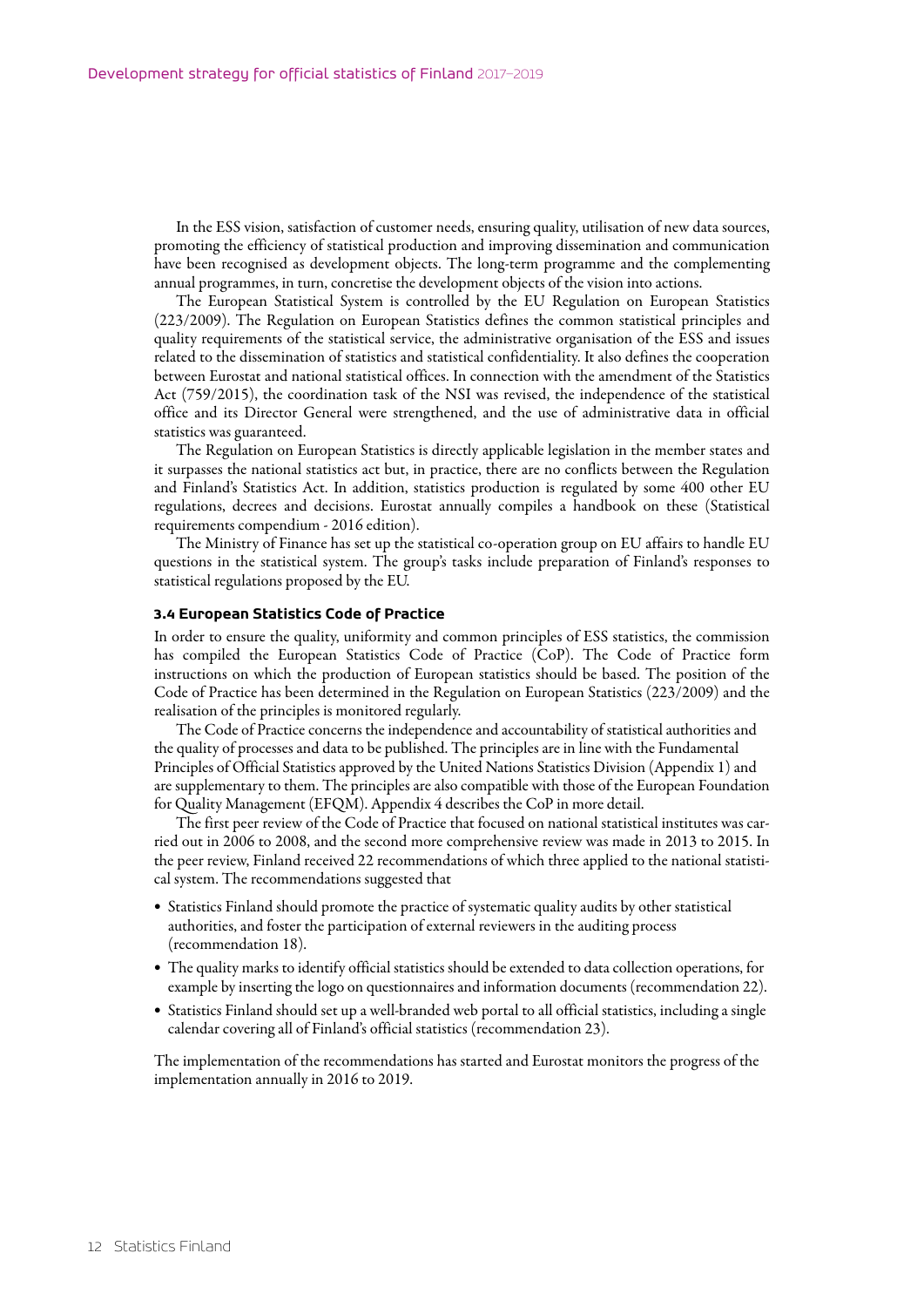### <span id="page-12-0"></span>Appendix 1. The basic principles of official statistics of the United Nations Statistics Division

In 1994, the United Nations Statistical Commission adopted a set of 10 fundamental principles of official statistics. These principles may be summarised as follows:

- 1. Official statistics provide an indispensable element in the information system of a democratic society, serving the government, the economy and the public with data about the economic, demographic, social and environmental situation. To this end, official statistics that meet the test of practical utility are to be compiled and made available on an impartial basis by official statistical agencies to honour citizens' entitlement to public information.
- 2. To retain trust in official statistics, the statistical agencies need to decide according to strictly professional considerations, including scientific principles and professional ethics, on the methods and procedures for the collection, processing, storage and presentation of statistical data.
- 3. To facilitate a correct interpretation of the data, the statistical agencies are to present information according to scientific standards on the sources, methods and procedures of the statistics.
- 4. The statistical agencies are entitled to comment on erroneous interpretation and misuse of statistics.
- 5. Data for statistical purposes may be drawn from all types of sources, be they statistical surveys or administrative records. Statistical agencies are to choose the source with regard to quality, timeliness, costs and the burden on respondents.
- 6. Individual data collected by statistical agencies for statistical compilation, whether they refer to natural or legal persons, are to be strictly confidential and used exclusively for statistical purposes.
- 7. The laws, regulations and measures under which the statistical systems operate are to be made public.
- 8. Co-ordination among statistical agencies within countries is essential to achieve consistency and efficiency in the statistical system.
- 9. The use by statistical agencies in each country of international concepts, classifications and methods promotes the consistency and efficiency of statistical systems at all official levels.
- 10. Bilateral and multilateral cooperation in statistics contributes to the improvement of official statistics in all countries.

### Appendix 2. OSF quality criteria

#### 1. Impartiality and transparency

The principles adhered to in the production and reporting of statistics are based on professional statistical considerations and ethics independent of external interest perspectives. The principles are public and detected errors are corrected visibly. The statistics are accessible to everybody under equal conditions.

#### 2. Quality control

The quality of statistical data is monitored continuously with recognised procedures and it has been adequately described. The minimum requirement in quality reporting is an up-to-date quality description approved by the Advisory Board of Official Statistics of Finland. The aim is that approved procedures for quality assurance are in place for OSF statistics.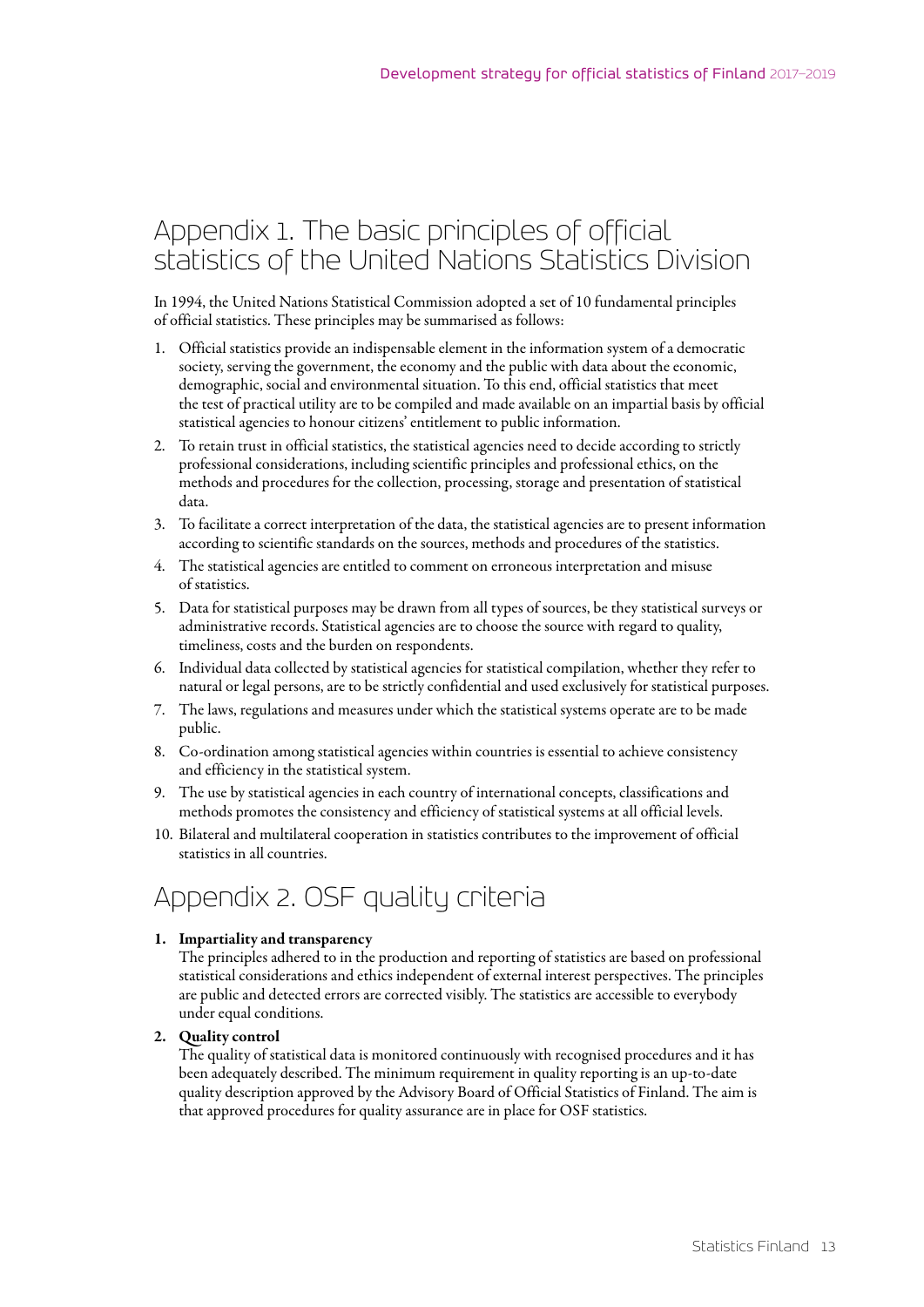#### <span id="page-13-0"></span>3. Data protection

The data obtained from data providers are only used for the purpose they have been informed about and their privacy and trade secrets are efficiently protected.

#### 4. Efficiency

Statistics are produced with adequate resources and mandates, professionally and as efficiently as possible while minimising the response burden of data providers.

#### 5. Relevance

OSF statistics contain essential and nationally comprehensive data on the topic they represent to serve the needs of their users.

#### 6. Accuracy and reliability

OSF statistics describe the phenomena being observed, their state and changes in an accurate and reliable manner. Clear descriptions are presented of the used statistical methods and revisions in them. Their effects on the obtained results and other possible uncertainties in the statistics are analysed and reported. The measures for correcting possible errors in the statistics comply with the recommendation approved by the Advisory Board of Official Statistics of Finland.

#### 7. Timeliness and promptness

The data of OSF statistics are as up-to-date as possible. The times of their release are made known in advance. Their releaser maintains a release calendar in accordance with the guidelines issued by the Advisory Board of Official Statistics of Finland (OSF release guidelines).

#### 8. Coherence, consistency and comparability

OSF statistics are coherent and as comparable as possible over time and regionally. General and established, primarily internationally approved concepts and statistical classifications are used in OSF statistics. The factors affecting the coherence and comparability of the statistics are documented and explained in the quality descriptions of the statistics. Definitionally deviating data describing the same phenomenon are clarified by using different concepts.

#### 9. Accessibility and clarity

OSF statistics are presented in a clear, transparent and understandable form, and disseminated in a suitable and convenient manner. The data and the supporting metadata, as well as guidance for the users are made impartially accessible. The statistics are presented in a form that facilitates their proper interpretation and comparisons. The basic data of the statistics are available for research purposes without compromising confidentiality. Custom-designed analyses can be produced from the statistics for the needs of an individual user or group of users.

### Appendix 3. ESS administrative organisation

The administrative model of the ESS includes several groups on various levels that develop, implement and monitor statistical areas and statistics production.

Figure 4 describes the administrative organisation of the ESS and the key groups and their objectives and purpose are described in more detail below the figure.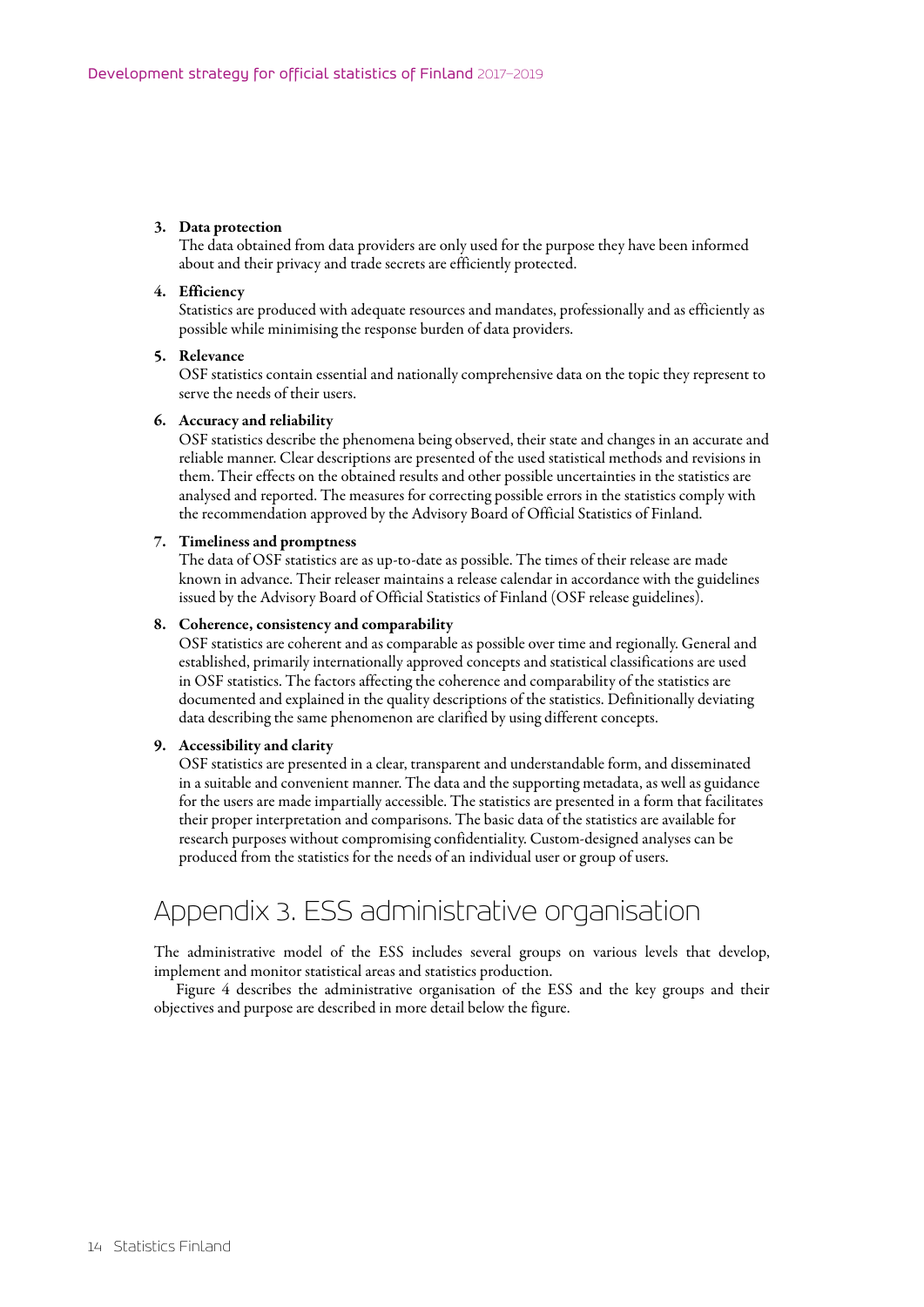

#### **Figure 4: ESS administrative organisation 2016**

The European Statistical System Committee (ESSC) was established in 2009 (Regulation on European Statistics 223/2009) to continue the work of the Statistical Programme Committee (SPC) and to provide professional guidance for the development, production and dissemination of statistics included in the ESS statistical system in accordance with the statistical principles. In practice, the commission (Eurostat) asks for the opinion of the ESSC on issues related to the development, production and dissemination of statistics, the priorities of the statistical programme, statistical confidentiality, renewals of EU's Code of Practice (CoP), and other possible statistical questions. In addition, as a so-called comitology committee, the ESSC committee comments on the legislative proposals made by the commission to the council and parliament related to statistics. In accordance with the Regulation on European Statistics, the ESSC must be heard before making legislative proposals related to statistics.

Eurostat's Director General act as the chair of the ESSC and each member state is represented by the Director General of the NSI of the member state. From Finland, Statistics Finland's Director General Ms Marjo Bruun participates in the committee meetings.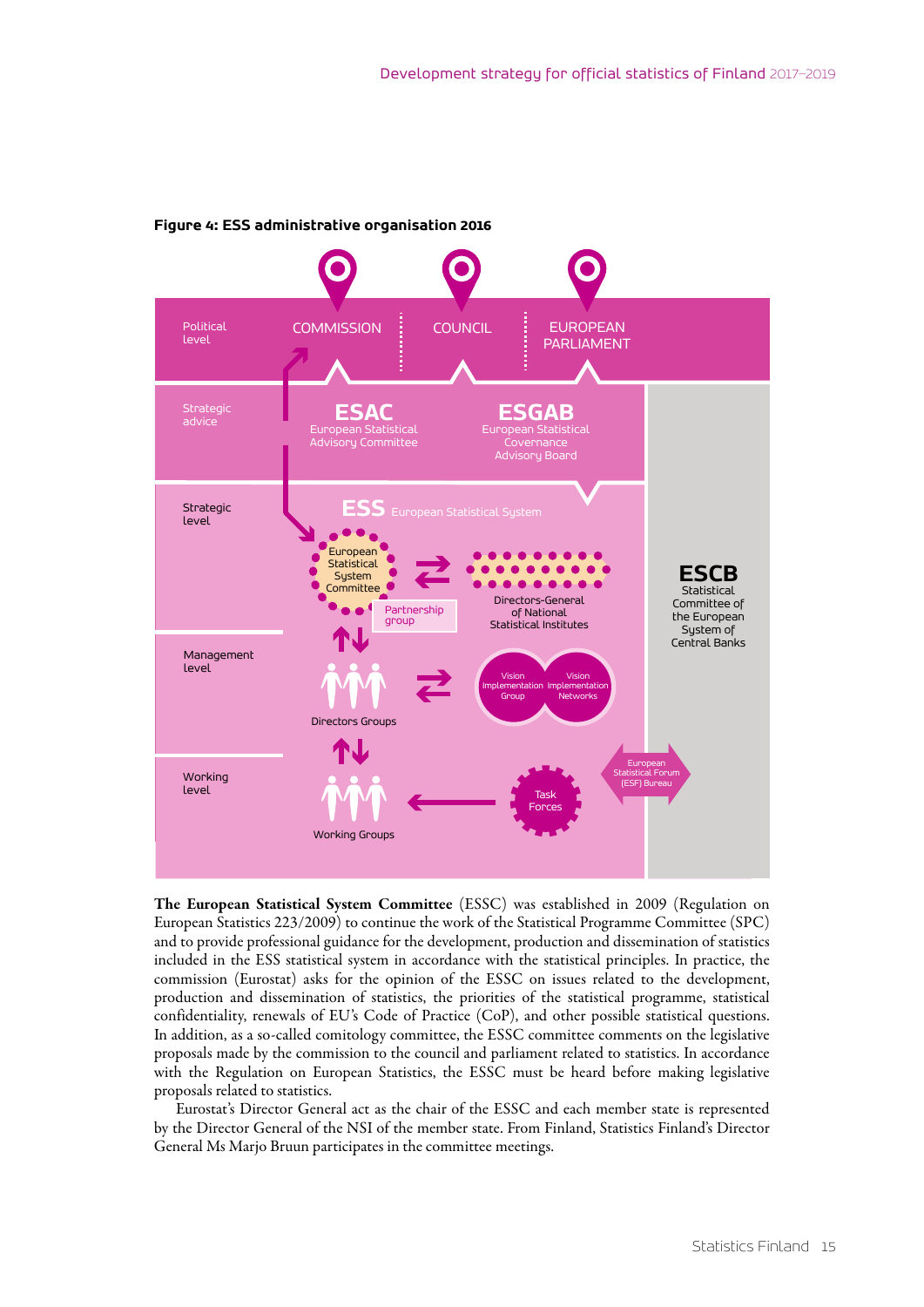<span id="page-15-0"></span>The national statistical institutes of EFTA/EEA countries and Switzerland are invited to the meetings as third parties, and representatives of the ECB, OECD, the UN and other international institutions can participate in the meetings as observers.

The ESS Partnership Group (PG) has been established for the preparation of the ESSC meetings and its task is to support the work of the ESSC. The group consists of four elected Director Generals of the NSIs and Eurostat's Director General. The Director General of the NSI in the member state responsible for the EU's presidency in the Council Working Group on Statistics also belongs to the group. The task of the groups is, for example, to propose strategic subjects to be discussed by the ESSC meeting, promote the cooperation between Eurostat and NSIs, estimate the activities of the ESSC and related groups, and give opinions on the agendas of the ESSC meetings.

Customer and users are represented by the European Statistical Advisory Committee (ESAC) that was established in 2008 (decision 234/2008). The ESAC comprises 24 members who represent users, data providers and other stakeholders of European statistics (e.g. the scientific community, the third sector) and institutional users (e.g. the Commission and European Parliament). The task of the commission is to ensure that the customers' needs and response burden are considered when developing the long-term statistical programme. Currently, Finland is represented in the ESAC by the former head of statistics of City of Helsinki Urban Facts, Ms Asta Manninen.

The European Statistical Governance Advisory Board (ESGAB) was also founded in 2008 (decision 235/2008). The task of the working group is to produce an independent view on the implementation of the European Statistics Code of Practice (CoP) in the ESS. The ESGAB can give Eurostat advice on the implementation of the Code of Practice, communicating on it to users and data providers, as well as on the need to update the CoP. The ESGAB annually reports to the Parliament and the Commission on the implementation of the CoP and the ESS. The working group consists of seven members and Finland is represented in the working group by Permanent Secretary of State at the Ministry of Finance Mr Matti Hetemäki, who is also the chair of the working group.

The European Statistical Forum (ESF) was established in 2013 with a cooperation agreement between the European Statistical System (ESS) and the European System of Central Banks (ESCB) with the aim to promote cooperation between the systems. The members of the ESF come from each member state, one representing the ESS and one the ECBS. In addition, Eurostat and the European Central Bank (ECB) both have one representative. The aim of the cooperation is to ensure the development, production and quality of joint statistical areas (such as balance of payment statistics, financial statistics, statistics on macro economy, and national accounts) and to avoid overlapping work. The ESF convenes once a year to discuss strategic issues.

Eight director groups operate under the ESSC of which the agricultural statistics, macro statistics, social statistics, environmental statistics and business statistics groups represent statistical areas. In addition, there are director groups related to methods, resources and information management. In the director group, Statistics Finland is represented by the director of the statistical department in question and the representative for agricultural statistics is Natural Resources Institute Finland's head of statistics, Ms Johanna Laiho-Kauranne.

Two types of preparatory groups work under each director group – WG and TF. Eurostat appoints the Working Groups (WG) and all member states are invited to them. Task Forces (TF) are more limited groups in terms of topics, composition and duration and their composition is determined based on expertise. Those who participate in the groups (WG, TF) are primarily experts from the member states' national statistical institutes or other national authorities producing European statistics (ONA).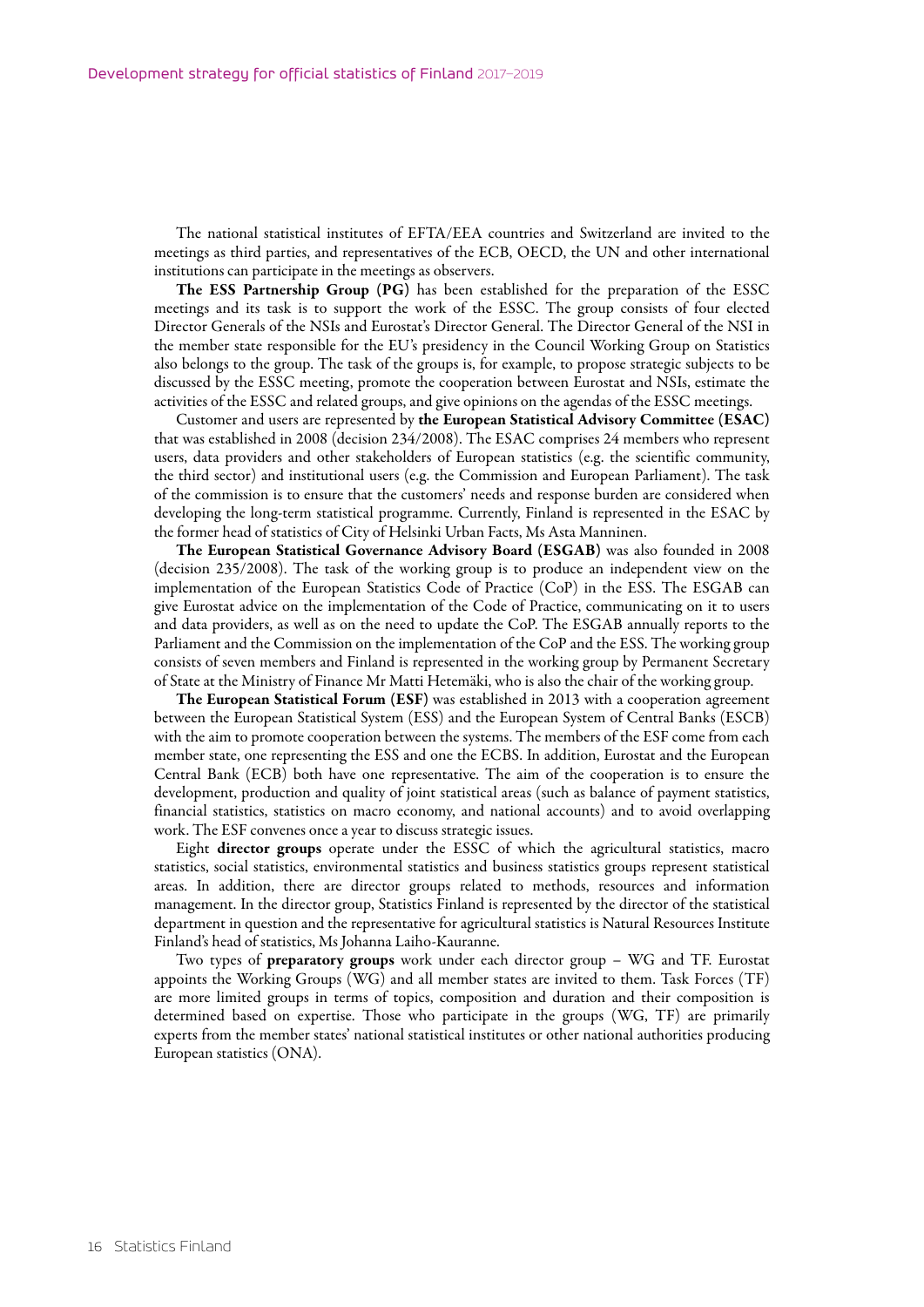## <span id="page-16-0"></span>Appendix 4: European Statistics Code of Practice

#### **Institutional environment**

#### 1. Professional independence

Professional independence of statistical authorities from other policy, regulatory or administrative departments and bodies, as well as from private sector operators, ensures the credibility of European Statistics.

#### 2. Mandate for data collection

Statistical authorities have a clear legal mandate to collect information for European statistical purposes. Administrations, enterprises and households, and the public at large may be compelled by law to allow access to or deliver data for European statistical purposes at the request of statistical authorities.

#### 3. Adequacy of resources

The resources available to statistical authorities are sufficient to meet European Statistics requirements.

#### 4. Commitment to quality

Statistical authorities are committed to quality. They systematically and regularly identify strengths and weaknesses to continuously improve process and product quality.

#### 5. Statistical confidentiality (statistical data protection)

The privacy of data providers (households, enterprises, administrations and other respondents), the confidentiality of the information they provide and its use only for statistical purposes are absolutely guaranteed.

#### 6. Impartiality and objectivity

Statistical authorities develop, produce and disseminate European Statistics respecting scientific independence and in an objective, professional and transparent manner in which all users are treated equitably..

#### **Statistical output**

#### 7. Sound methodology

Sound methodology underpins quality statistics. This requires adequate tools, procedures and expertise.

#### 8. Appropriate statistical procedures

Appropriate statistical procedures, implemented from data collection to data validation, underpin quality statistics.

#### 9. Non-excessive burden on respondents

The reporting burden is proportionate to the needs of the users and is not excessive for respondents. The statistical authorities monitor the response burden and set targets for its reduction over time.

#### 10. Cost effectiveness

Resources are used effectively.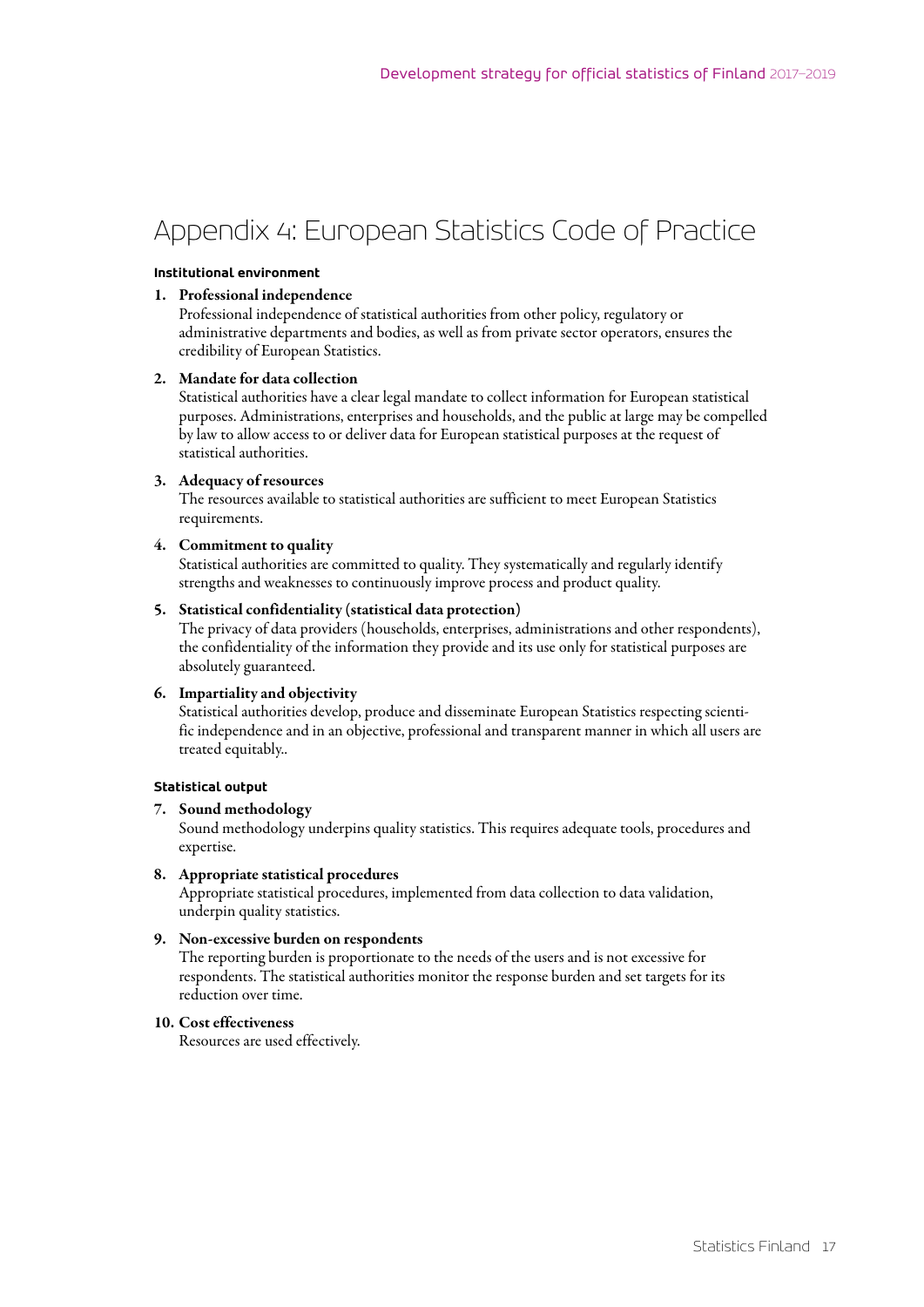#### **Statistical output**

#### 11. Relevance

European Statistics meet the needs of users.

12. Accuracy and reliability European Statistics accurately and reliably portray reality.

#### 13. Timeliness and punctuality

European Statistics are released in a timely and punctual manner.

#### 14. Coherence and comparability

European Statistics are consistent internally, over time and comparable between regions and countries; it is possible to combine and make joint use of related data from different sources.

#### 15. Accessibility and clarity

European Statistics are presented in a clear and understandable form, released in a suitable and convenient manner, available and accessible on an impartial basis with supporting metadata and guidance.

### Appendix 5: Abbreviations used

- CoP European Statistics Code of Practice
- DGINS Director Generals of the National Statistical Institutes
- ESAC European Statistical Advisory Committee
- ESCB European System of Central Banks
- ESSC European Statistical System Committee
- ESF European Statistical Forum
- ESS European Statistical System
- NSI National Statistical Institute
- ONA Other National Authority producing European statistics
- PG Partnership Group